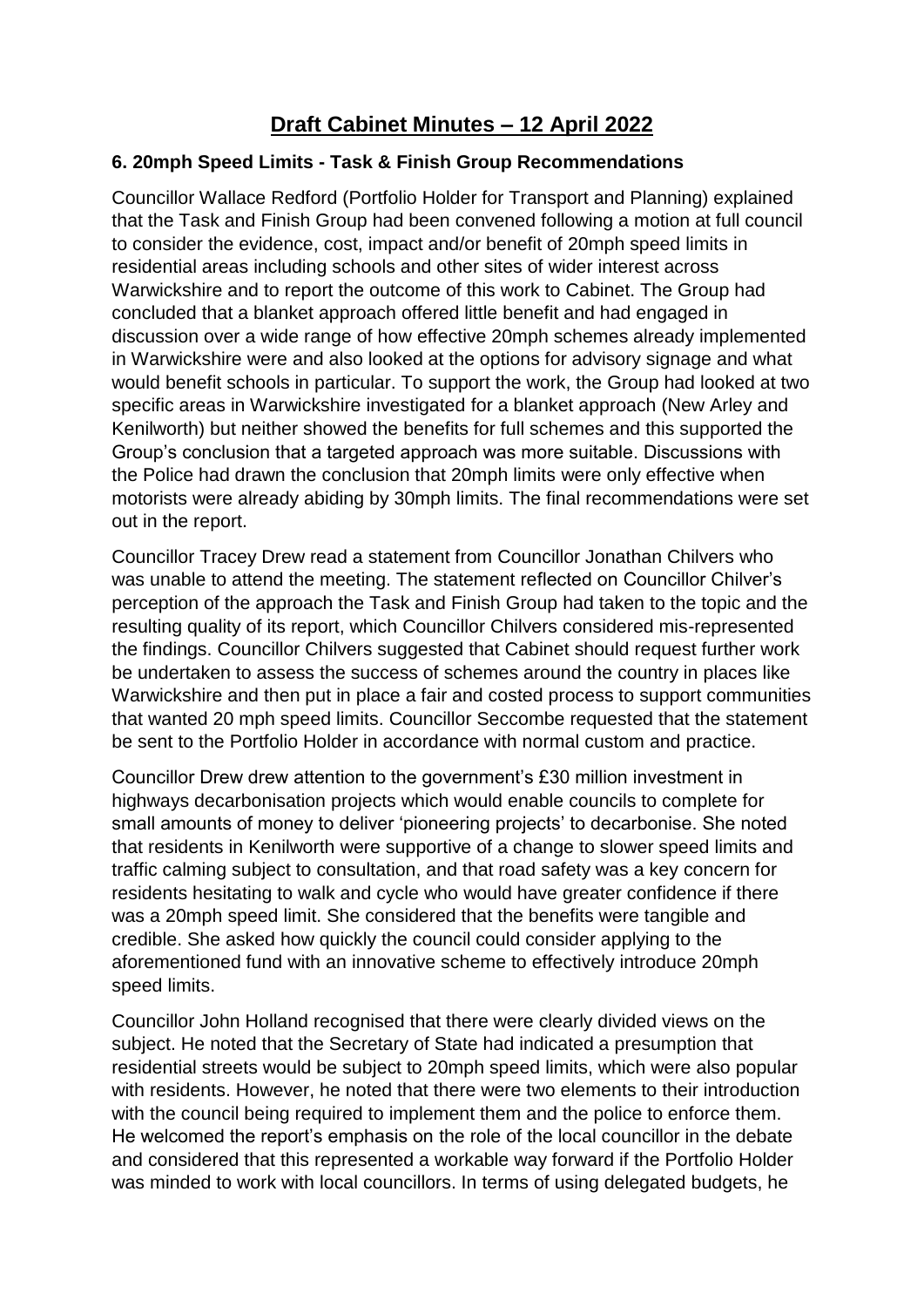believed that the costs of introducing lower speed limits could be less than the costs indicated in the report as it was feasible for well-informed local councillors to take advantage of opportunities that arose when roads were scheduled for repair and align the introduction of traffic calming works in order to limit the additional costs.

Councillor Martin Watson, who had been a member of the Task and Finish Group, commented on the work of the group, contradicting the statement of Councillor Chilvers in terms of the approach that had been taken. He advised that the Task and Finish Group had looked at the introduction of a blanket scheme but understood that it would not be universally welcomed. He also referred to an article in the Shipston Forum which stated that it would be pointless to implement a reduced speed limit that would not be enforced and therefore technology in the form of speed cameras, etc was required to support enforcement. He highlighted the view of the Task and Finish Group that one size did not fit all and that was the reasoning behind the conclusions.

Councillor Jerry Roodhouse noted that the Task and Finish Group report gave a flavour of the debates that had taken place and welcomed the presentation of the report in that sense. Referring to the last bullet point of paragraph 4.8 of the covering report, regarding the definition of the metrics for success, he considered that there was merit in the elected member for the area working within specified parameters, but he was unclear what the metrics for success actually were, particularly around the weight of community opinion (eg in Shipston) and he sought an understanding of how the metrics would be put together into a framework. He was of the view that it would be a worthwhile exercise for the metrics to be delivered through the scrutiny function to ensure member and community involvement and allow more discussion and debate to take place.

Councillor Judy Falp considered that it was important to have the option to implement 20mph limits but noted that 20mph limits were not universally welcomed. She felt that it was important to address existing issues with delegated budgets before Councillors were expected to engage with their residents as per the recommendations.

Councillor Izzi Seccombe reflected that when she had joined the Council there were five 20mph trial schemes in place which were not extended due to limited requests to do so. In the division she represented, a number of Parish Councils had asked to join the debate and make their views known but only one was interested in pursuing a 20mph area. She noted that implementing lower speed limits required expenditure of public funds and not all residents were supportive of them. In fact, she was aware that despite the presentation of a petition of over 1000 signatures from Shipston, the Town Council had not given the idea support. She advised that there were villages in the division she represented where a 20mph limit would be welcome outside schools but not in the wider area and she did not consider that a wider speed limit was useful if drivers were not compliant. Compliance with speed limits was an operational police matter and, at the time of the meeting, police resources were stretched and she was, therefore, conscious that the decision would have an impact on the Council's partners. She considered that the report presented a compromise to those